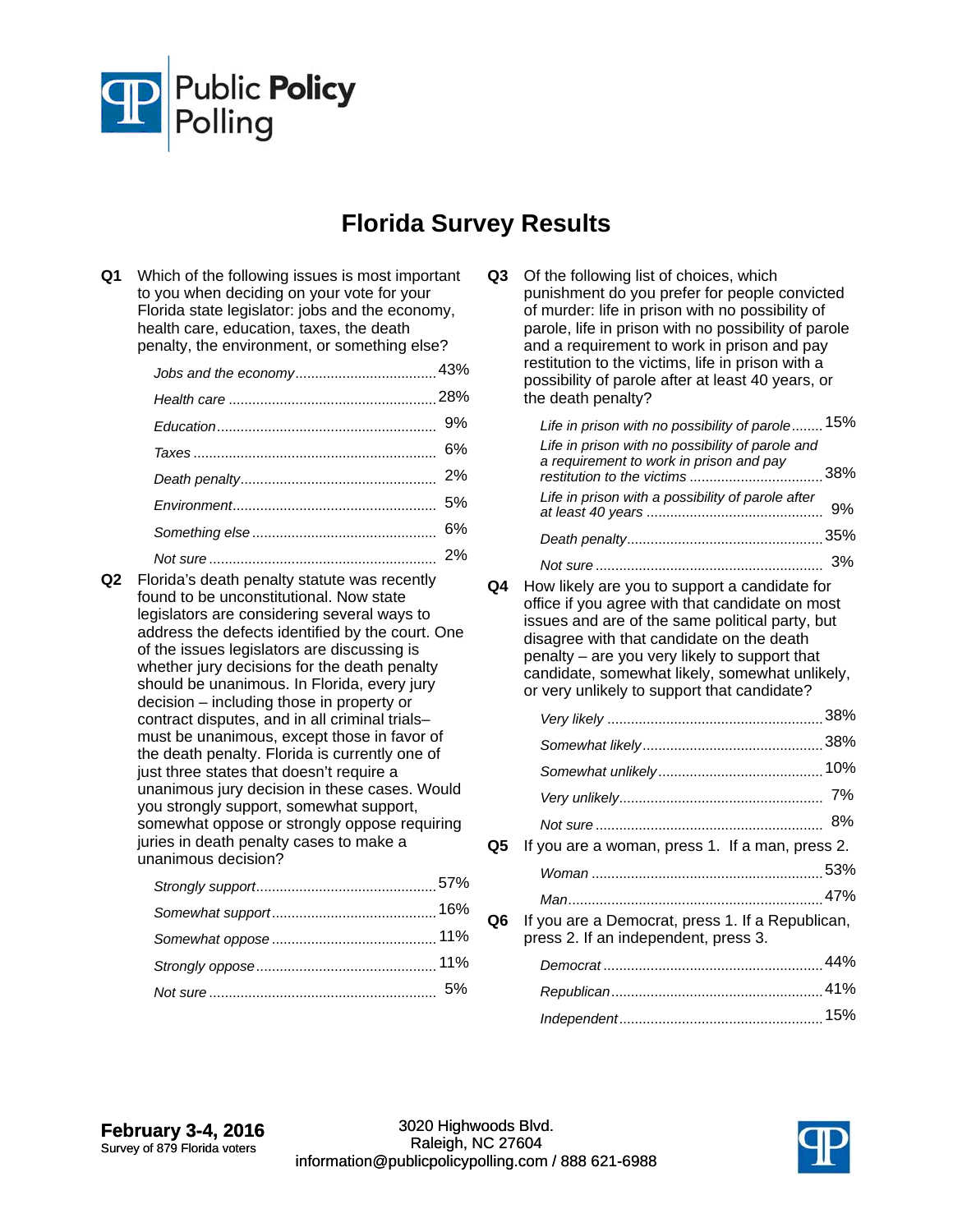

| Q7 | If you are Hispanic, press 1. If white, press 2. If<br>African-American, press 3. If other, press 4. |     |
|----|------------------------------------------------------------------------------------------------------|-----|
|    |                                                                                                      | 14% |
|    |                                                                                                      |     |
|    |                                                                                                      |     |
|    |                                                                                                      | 4%  |
| Q8 | If you are 18 to 45 years old, press 1. If 46 to<br>65, press 2. If older than 65, press 3.          |     |
|    |                                                                                                      |     |
|    |                                                                                                      |     |
|    |                                                                                                      |     |

**Q9** Are you Protestant, Catholic, Jewish, another religion, or no religion at all? Protestant **10%** 

|                                                                         | 6% |
|-------------------------------------------------------------------------|----|
|                                                                         |    |
|                                                                         |    |
|                                                                         |    |
| Q10 Do you live in South Florida, Central Florida, or<br>North Florida? |    |
|                                                                         |    |
|                                                                         |    |
|                                                                         |    |

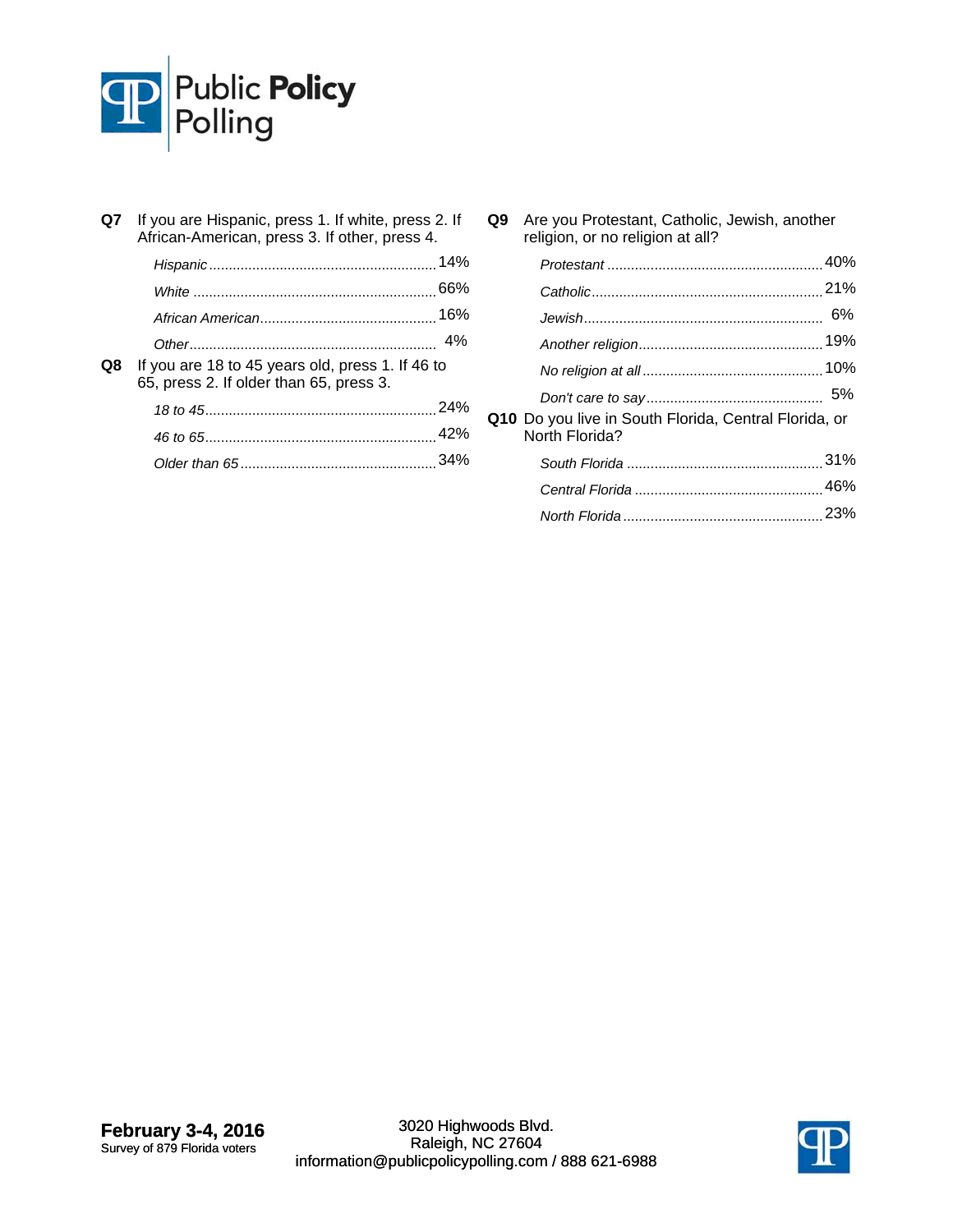

|                             |             | Gender |     |
|-----------------------------|-------------|--------|-----|
|                             | <b>Base</b> | Woman  | Man |
| <b>Most Important Issue</b> |             |        |     |
| Jobs and the econo          | 43%         | 41%    | 44% |
| Health care 28%             |             | 29%    | 28% |
| <b>Education</b>            | 9%          | 10%    | 7%  |
| <b>Taxes</b>                | 6%          | 6%     | 6%  |
| Death penalty               | 2%          | $0\%$  | 4%  |
| <b>Environment</b>          | 5%          | 4%     | 5%  |
| Something else              | 6%          | 6%     | 6%  |
| Not sure                    | 2%          | 3%     | 1%  |

|                                                     |       | Gender |     |
|-----------------------------------------------------|-------|--------|-----|
|                                                     | Base  | Woman  | Man |
| <b>Unanimous Jury</b><br>Decision<br>Support/Oppose |       |        |     |
| Strongly support 57%                                |       | 58%    | 55% |
| Somewhat support                                    | l 16% | 15%    | 17% |
| Somewhat oppose                                     | 11%   | 10%    | 13% |
| <b>Strongly oppose</b>                              | 11%   | 10%    | 12% |
| Not sure                                            | 5%    | 6%     | 3%  |

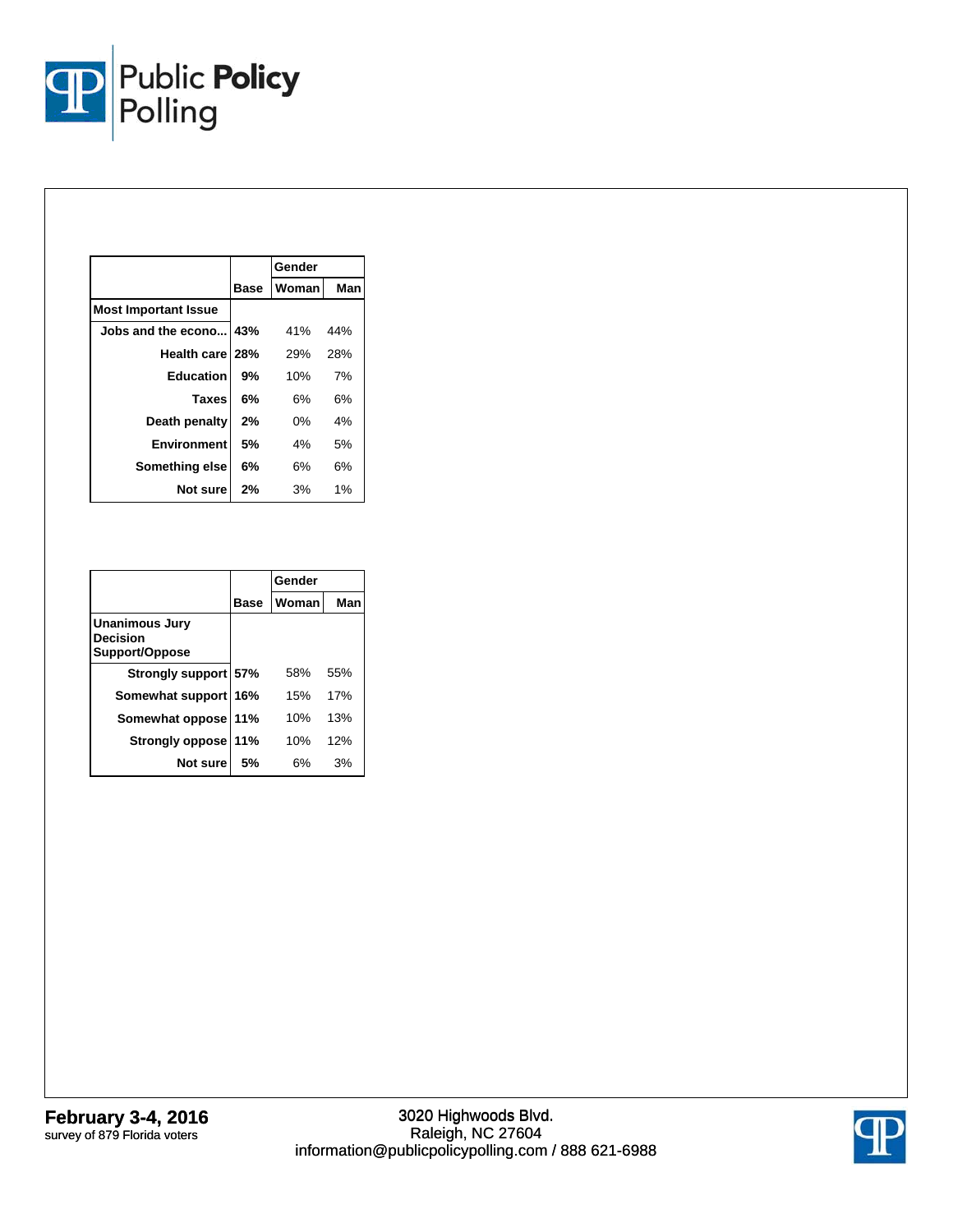

|                                                                                                                                        |             | Gender |     |
|----------------------------------------------------------------------------------------------------------------------------------------|-------------|--------|-----|
|                                                                                                                                        | <b>Base</b> | Woman  | Man |
| <b>Preferred Punishment</b><br>for Murder                                                                                              |             |        |     |
| Life in prison with no 15%<br>possibility of parole                                                                                    |             | 14%    | 16% |
| Life in prison with no 38%<br>possibility of parole<br>and a requirement to<br>work in prison and<br>pay restitution to the<br>victims |             | 44%    | 33% |
| Life in prison with a<br>possibility of parole<br>after at least 40 years                                                              | 9%          | 9%     | 8%  |
| Death penalty                                                                                                                          | 35%         | 29%    | 41% |
| Not sure                                                                                                                               | 3%          | 5%     | 2%  |

|                                                                            |             | Gender |     |
|----------------------------------------------------------------------------|-------------|--------|-----|
|                                                                            | <b>Base</b> | Woman  | Man |
| <b>Likelihood Support</b><br><b>Candidate Disagree</b><br>on Death Penalty |             |        |     |
| Very likely 38%                                                            |             | 35%    | 41% |
| Somewhat likely 38%                                                        |             | 37%    | 39% |
| Somewhat unlikely                                                          | 10%         | 11%    | 7%  |
| Very unlikely                                                              | 7%          | 7%     | 8%  |
| Not sure                                                                   | 8%          | 9%     | 5%  |

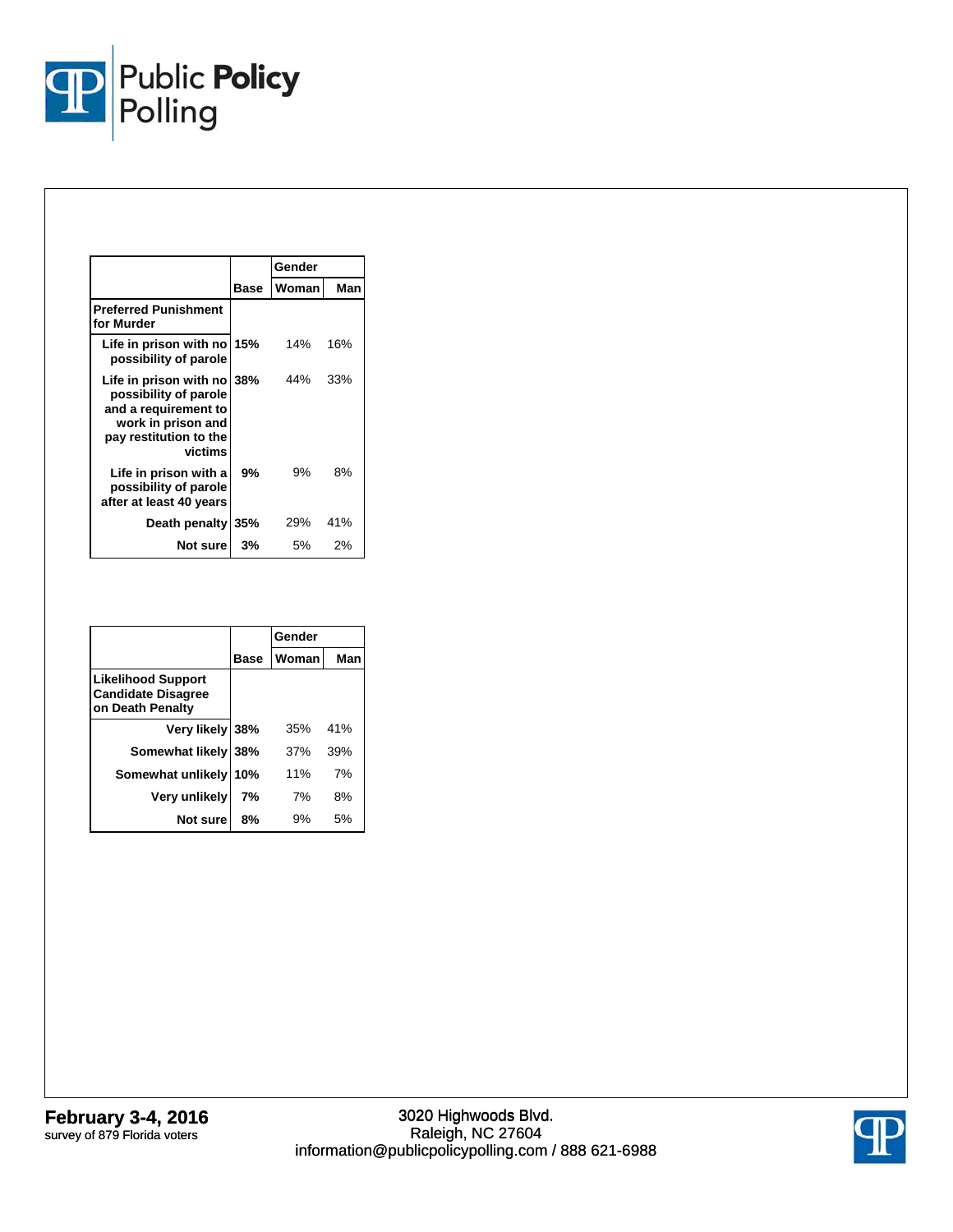

|                             |             | Party |       |                                 |
|-----------------------------|-------------|-------|-------|---------------------------------|
|                             | <b>Base</b> |       |       | Democrat Republican Independent |
| <b>Most Important Issue</b> |             |       |       |                                 |
| Jobs and the econo          | 43%         | 36%   | 49%   | 45%                             |
| Health care 28%             |             | 35%   | 24%   | 22%                             |
| <b>Education</b>            | 9%          | 10%   | 8%    | 6%                              |
| <b>Taxes</b>                | 6%          | 2%    | 7%    | 12%                             |
| Death penalty               | 2%          | 4%    | $1\%$ | $0\%$                           |
| <b>Environment</b>          | 5%          | 6%    | $1\%$ | 10%                             |
| Something else              | 6%          | 4%    | 9%    | 4%                              |
| Not sure                    | 2%          | 3%    | 2%    | 1%                              |

|                                                            |             | Party |     |                                 |
|------------------------------------------------------------|-------------|-------|-----|---------------------------------|
|                                                            | <b>Base</b> |       |     | Democrat Republican Independent |
| <b>Unanimous Jury</b><br><b>Decision</b><br>Support/Oppose |             |       |     |                                 |
| Strongly support 57%                                       |             | 65%   | 49% | 54%                             |
| Somewhat support                                           | 16%         | 12%   | 21% | 16%                             |
| Somewhat oppose                                            | 11%         | 7%    | 17% | 10%                             |
| <b>Strongly oppose</b>                                     | 11%         | 10%   | 11% | 16%                             |
| Not sure                                                   | 5%          | 6%    | 3%  | 4%                              |

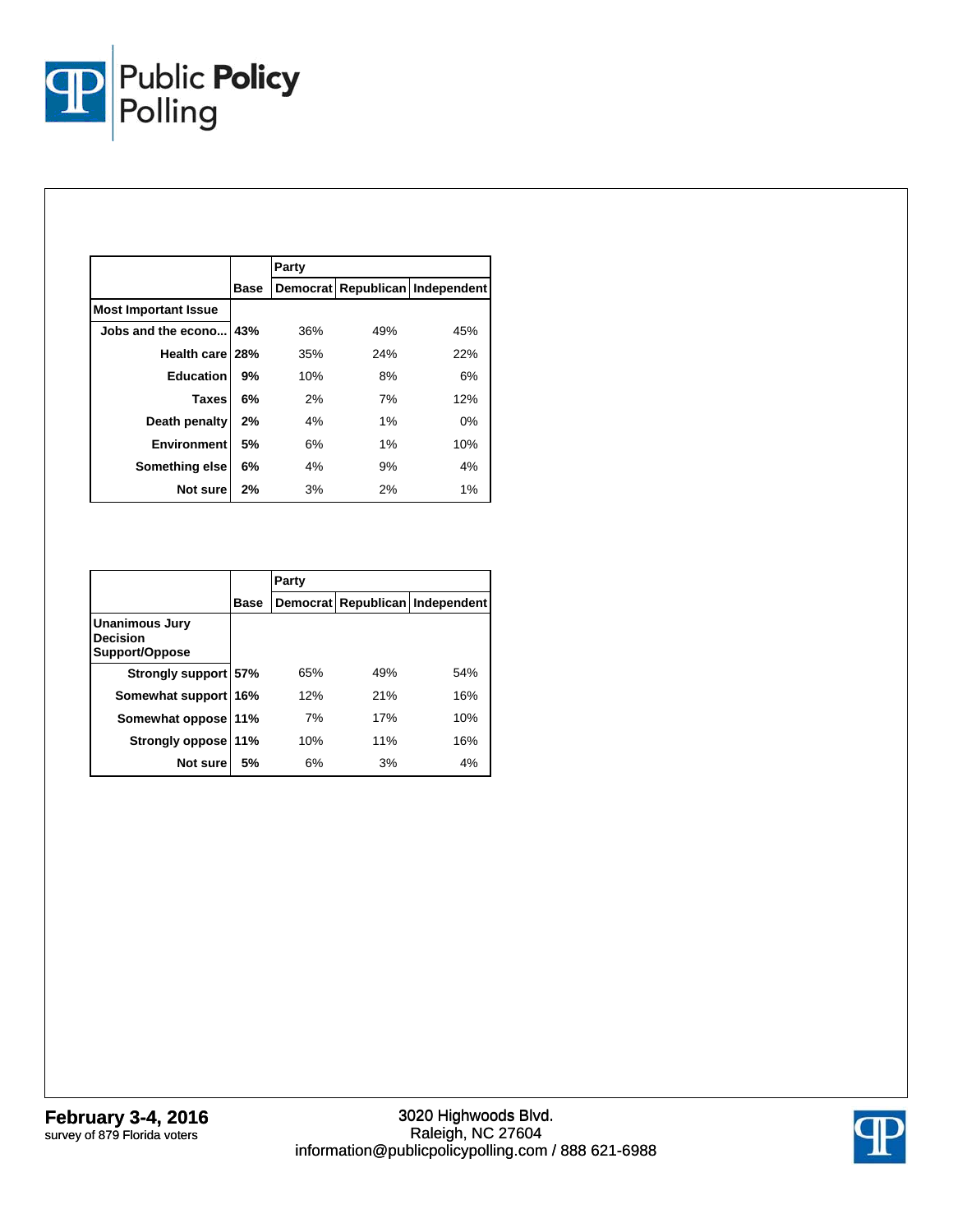

|                                                                                                                                           |      | Party           |       |                          |  |
|-------------------------------------------------------------------------------------------------------------------------------------------|------|-----------------|-------|--------------------------|--|
|                                                                                                                                           | Base | <b>Democrat</b> |       | Republican   Independent |  |
| <b>Preferred Punishment</b><br>for Murder                                                                                                 |      |                 |       |                          |  |
| Life in prison with no 15%<br>possibility of parole                                                                                       |      | 17%             | 13%   | 16%                      |  |
| Life in prison with no $38\%$<br>possibility of parole<br>and a requirement to<br>work in prison and<br>pay restitution to the<br>victims |      | 42%             | 34%   | 39%                      |  |
| Life in prison with a<br>possibility of parole<br>after at least 40 years                                                                 | 9%   | 12%             | 5%    | 8%                       |  |
| Death penalty                                                                                                                             | 35%  | 25%             | 46%   | 32%                      |  |
| Not sure                                                                                                                                  | 3%   | 5%              | $1\%$ | 5%                       |  |

|                                                                            |             | Party |     |                                 |
|----------------------------------------------------------------------------|-------------|-------|-----|---------------------------------|
|                                                                            | <b>Base</b> |       |     | Democrat Republican Independent |
| <b>Likelihood Support</b><br><b>Candidate Disagree</b><br>on Death Penalty |             |       |     |                                 |
| Very likely 38%                                                            |             | 39%   | 40% | 30%                             |
| Somewhat likely                                                            | 38%         | 36%   | 39% | 39%                             |
| Somewhat unlikely                                                          | 10%         | 9%    | 8%  | 14%                             |
| Very unlikely                                                              | 7%          | 7%    | 8%  | 7%                              |
| Not sure                                                                   | 8%          | 9%    | 5%  | 9%                              |

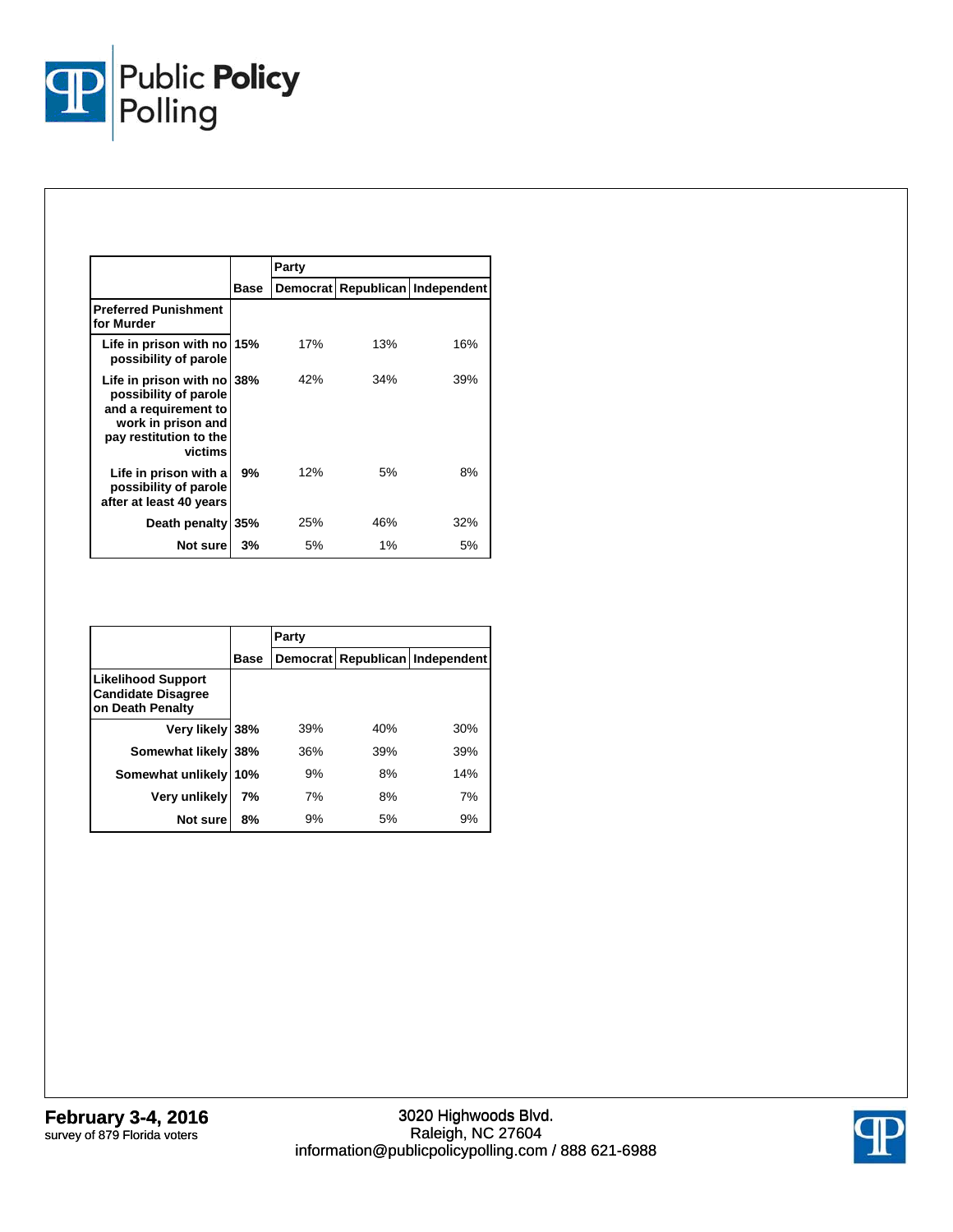

|                             |             | Race |     |                                           |       |
|-----------------------------|-------------|------|-----|-------------------------------------------|-------|
|                             | <b>Base</b> |      |     | African<br><b>Hispanic White American</b> | Other |
| <b>Most Important Issue</b> |             |      |     |                                           |       |
| Jobs and the econo 43%      |             | 51%  | 38% | 51%                                       | 49%   |
| Health care 28%             |             | 10%  | 30% | 37%                                       | 26%   |
| <b>Education</b>            | 9%          | 4%   | 11% | 4%                                        | 2%    |
| <b>Taxes</b>                | 6%          | 8%   | 6%  | 4%                                        | 2%    |
| Death penalty               | 2%          | 11%  | 1%  |                                           |       |
| <b>Environment</b>          | 5%          | 2%   | 5%  |                                           | 18%   |
| Something else              | 6%          | 8%   | 7%  | 3%                                        | 2%    |
| Not sure                    | 2%          | 6%   | 2%  | $1\%$                                     | 1%    |

|                                                            |             | Race |     |                                        |       |  |  |
|------------------------------------------------------------|-------------|------|-----|----------------------------------------|-------|--|--|
|                                                            | <b>Base</b> |      |     | African<br>Hispanic   White   American | Other |  |  |
| <b>Unanimous Jury</b><br><b>Decision</b><br>Support/Oppose |             |      |     |                                        |       |  |  |
| Strongly support 57%                                       |             | 73%  | 52% | 67%                                    | 46%   |  |  |
| Somewhat support                                           | 16%         | 9%   | 20% | 8%                                     | 12%   |  |  |
| Somewhat oppose                                            | 11%         | 3%   | 14% | 9%                                     | 8%    |  |  |
| Strongly oppose 11%                                        |             | 5%   | 12% | 12%                                    | 18%   |  |  |
| Not sure                                                   | 5%          | 9%   | 3%  | 4%                                     | 17%   |  |  |

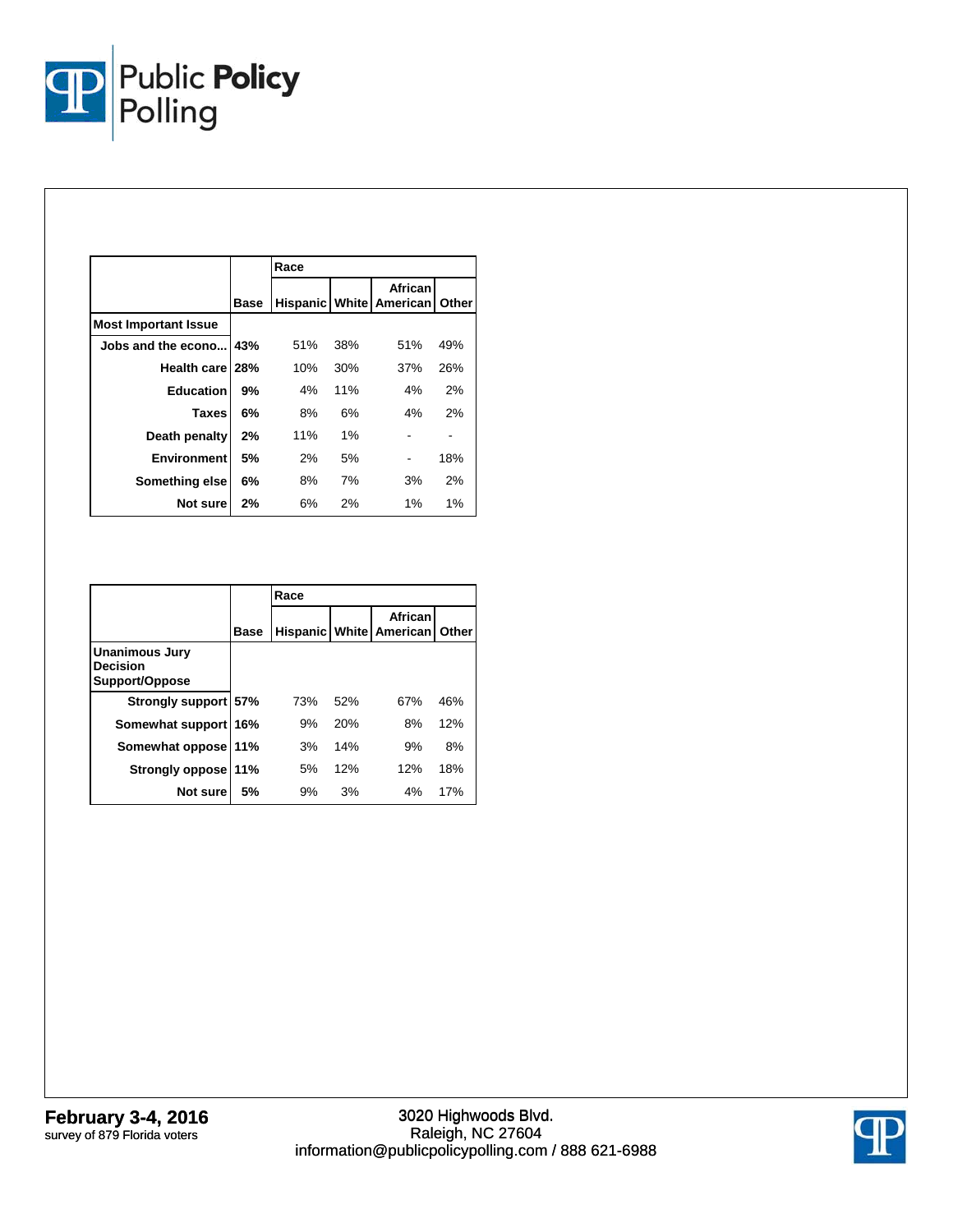

|                                                                                                                                        |             | Race |     |                                           |       |
|----------------------------------------------------------------------------------------------------------------------------------------|-------------|------|-----|-------------------------------------------|-------|
|                                                                                                                                        | <b>Base</b> |      |     | African<br><b>Hispanic White American</b> | Other |
| <b>Preferred Punishment</b><br>for Murder                                                                                              |             |      |     |                                           |       |
| Life in prison with no<br>possibility of parole                                                                                        | 15%         | 12%  | 15% | 17%                                       | 17%   |
| Life in prison with no 38%<br>possibility of parole<br>and a requirement to<br>work in prison and<br>pay restitution to the<br>victims |             | 59%  | 34% | 38%                                       | 46%   |
| Life in prison with a<br>possibility of parole<br>after at least 40 years                                                              | 9%          | 3%   | 9%  | 10%                                       | 22%   |
| Death penalty 35%                                                                                                                      |             | 24%  | 39% | 33%                                       | 14%   |
| Not sure                                                                                                                               | 3%          | 3%   | 4%  | 3%                                        | 1%    |

|                                                                            |             | Race            |        |                     |       |  |  |
|----------------------------------------------------------------------------|-------------|-----------------|--------|---------------------|-------|--|--|
|                                                                            | <b>Base</b> | <b>Hispanic</b> | Whitel | African<br>American | Other |  |  |
| <b>Likelihood Support</b><br><b>Candidate Disagree</b><br>on Death Penalty |             |                 |        |                     |       |  |  |
| Very likely                                                                | 38%         | 52%             | 40%    | 21%                 | 34%   |  |  |
| Somewhat likely                                                            | 38%         | 21%             | 41%    | 40%                 | 33%   |  |  |
| Somewhat unlikely                                                          | 10%         | 10%             | 8%     | 13%                 | 10%   |  |  |
| Very unlikely                                                              | 7%          | 14%             | 5%     | 12%                 | 14%   |  |  |
| Not sure                                                                   | 8%          | 4%              | 6%     | 14%                 | 9%    |  |  |

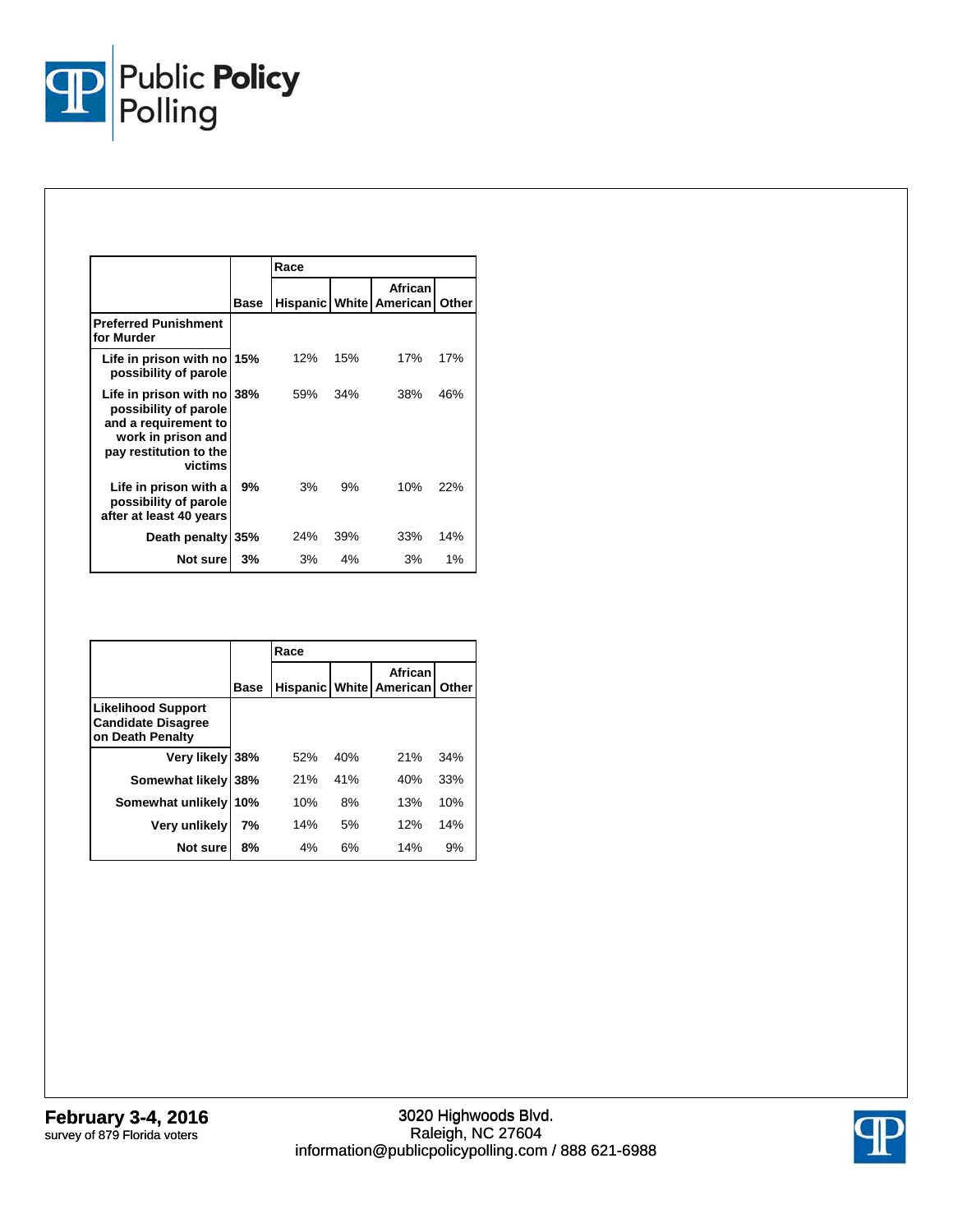

|                             |      | Age           |             |                  |
|-----------------------------|------|---------------|-------------|------------------|
|                             | Base | $18$ to<br>45 | 46 to<br>65 | Older<br>than 65 |
| <b>Most Important Issue</b> |      |               |             |                  |
| Jobs and the econo          | 43%  | 41%           | 44%         | 41%              |
| Health care 28%             |      | 26%           | 29%         | 29%              |
| <b>Education</b>            | 9%   | 11%           | 8%          | 8%               |
| <b>Taxes</b>                | 6%   | 4%            | 7%          | 5%               |
| Death penalty               | 2%   | 6%            |             | 1%               |
| <b>Environment</b>          | 5%   | 2%            | 5%          | 5%               |
| Something else              | 6%   | 6%            | 5%          | 7%               |
| Not sure                    | 2%   | 3%            | $1\%$       | 3%               |

|                                                            |             | Age           |             |                    |
|------------------------------------------------------------|-------------|---------------|-------------|--------------------|
|                                                            | <b>Base</b> | $18$ to<br>45 | 46 to<br>65 | Older<br>l than 65 |
| <b>Unanimous Jury</b><br><b>Decision</b><br>Support/Oppose |             |               |             |                    |
| Strongly support 57%                                       |             | 60%           | 53%         | 59%                |
| Somewhat support                                           | 16%         | 13%           | 16%         | 17%                |
| Somewhat oppose                                            | 11%         | 11%           | 13%         | 10%                |
| Strongly oppose                                            | 11%         | 12%           | 13%         | 8%                 |
| Not sure                                                   | 5%          | 4%            | 5%          | 5%                 |

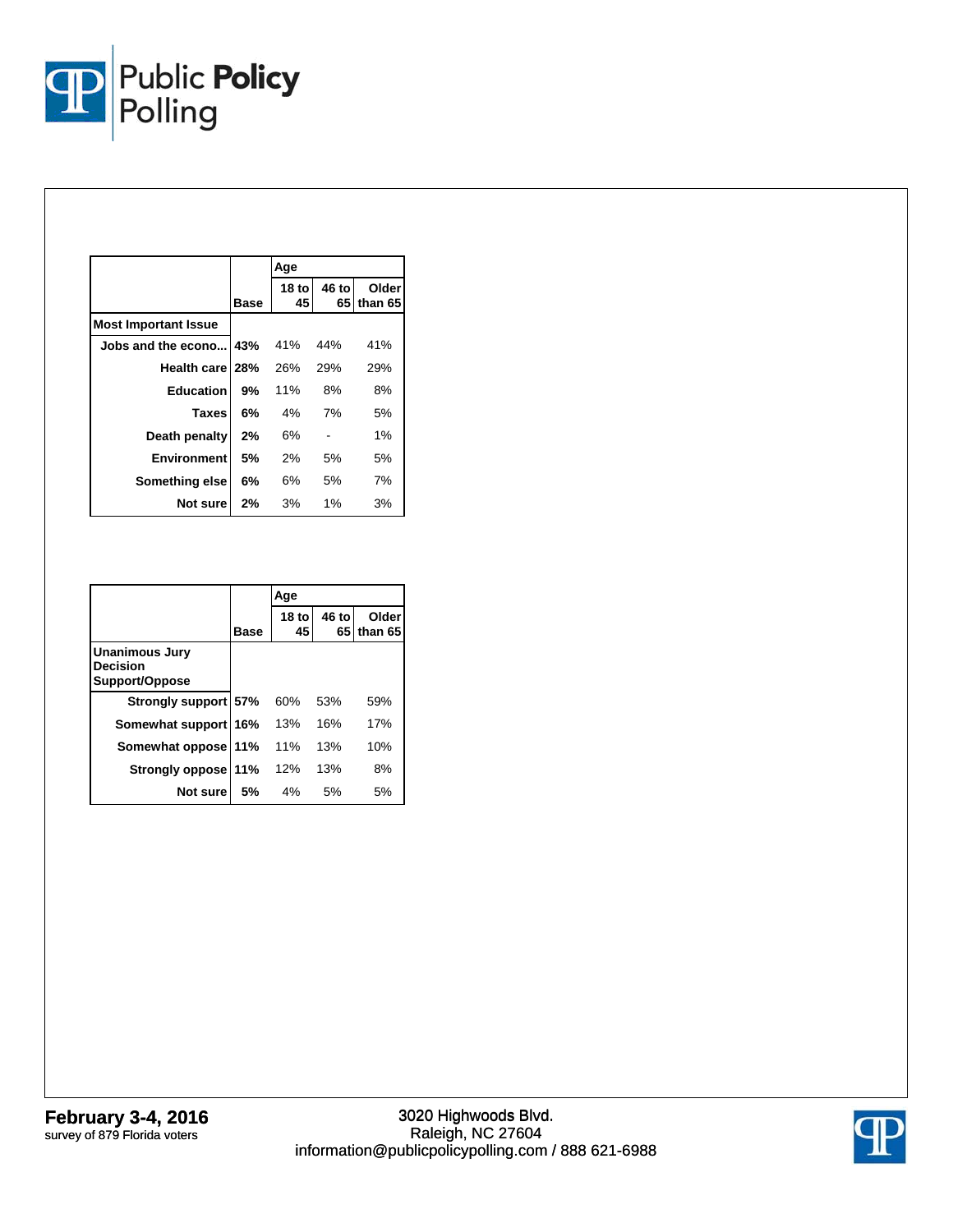

|                                                                                                                                    |                | Age           |             |                  |
|------------------------------------------------------------------------------------------------------------------------------------|----------------|---------------|-------------|------------------|
|                                                                                                                                    | Base           | $18$ to<br>45 | 46 to<br>65 | Older<br>than 65 |
| <b>Preferred Punishment</b><br>for Murder                                                                                          |                |               |             |                  |
| Life in prison with no 15%<br>possibility of parole                                                                                |                | 12%           | 11%         | 22%              |
| Life in prison with no<br>possibility of parole<br>and a requirement to<br>work in prison and<br>pay restitution to the<br>victims | <b>38%</b> 44% |               | 41%         | 32%              |
| Life in prison with a<br>possibility of parole<br>after at least 40 years                                                          | 9%             | 4%            | 11%         | 10%              |
| Death penalty                                                                                                                      | 35%            | 38%           | 35%         | 32%              |
| Not sure                                                                                                                           | $3\%$          | 3%            | 3%          | 4%               |

|                                                                            |      | Age           |             |                  |
|----------------------------------------------------------------------------|------|---------------|-------------|------------------|
|                                                                            | Base | $18$ to<br>45 | 46 to<br>65 | Older<br>than 65 |
| <b>Likelihood Support</b><br><b>Candidate Disagree</b><br>on Death Penalty |      |               |             |                  |
| Very likely 38%                                                            |      | 34%           | 38%         | 41%              |
| Somewhat likely                                                            | 38%  | 40%           | 39%         | 35%              |
| Somewhat unlikely                                                          | 10%  | 11%           | 11%         | 7%               |
| <b>Very unlikely</b>                                                       | 7%   | 8%            | 7%          | 8%               |
| Not sure                                                                   | 8%   | 8%            | 6%          | 9%               |

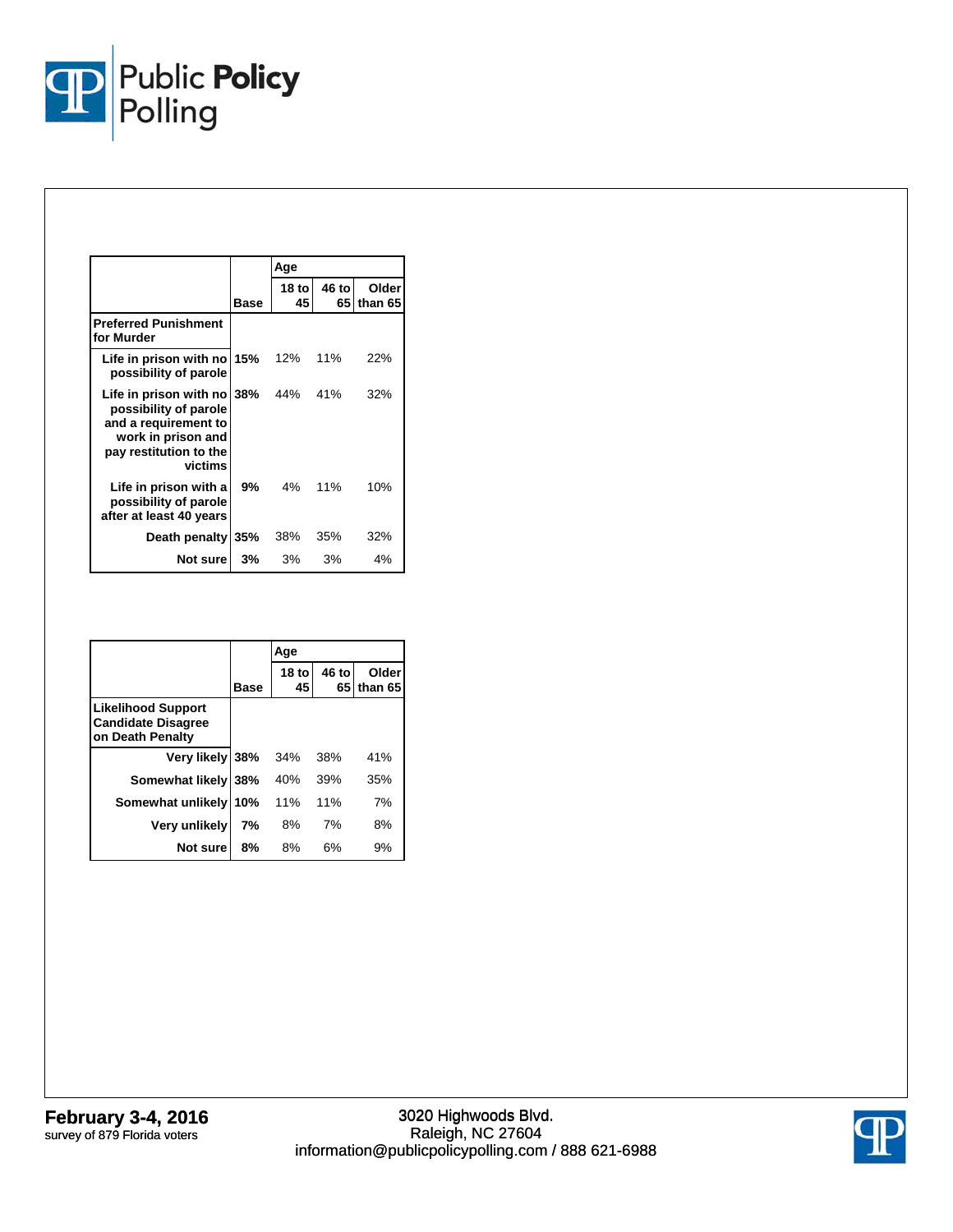

|                             |             | Religion                              |     |     |                     |                                  |        |
|-----------------------------|-------------|---------------------------------------|-----|-----|---------------------|----------------------------------|--------|
|                             | <b>Base</b> | <b>Protestant   Catholic   Jewish</b> |     |     | Another<br>religion | No religion Don't care<br>at all | to say |
| <b>Most Important Issue</b> |             |                                       |     |     |                     |                                  |        |
| Jobs and the econo          | 43%         | 40%                                   | 49% | 43% | 48%                 | 31%                              | 40%    |
| <b>Health carel</b>         | 28%         | 32%                                   | 20% | 33% | 30%                 | 31%                              | 21%    |
| <b>Education</b>            | 9%          | 7%                                    | 7%  | 17% | 11%                 | 7%                               | 15%    |
| <b>Taxes</b>                | 6%          | 7%                                    | 6%  | 1%  | 2%                  | 3%                               | 17%    |
| Death penalty               | 2%          | $0\%$                                 | 8%  |     | ۰                   |                                  |        |
| <b>Environment</b>          | 5%          | 4%                                    | 3%  | 1%  | 5%                  | 13%                              | 4%     |
| Something else              | 6%          | 6%                                    | 6%  | 2%  | 4%                  | 15%                              | 1%     |
| Not sure                    | 2%          | 4%                                    | 1%  | 2%  | 0%                  | 1%                               | 2%     |

|                                                            |             | <b>Religion</b>   |                        |     |                     |                       |                      |  |
|------------------------------------------------------------|-------------|-------------------|------------------------|-----|---------------------|-----------------------|----------------------|--|
|                                                            | <b>Base</b> | <b>Protestant</b> | <b>Catholic Jewish</b> |     | Another<br>religion | No religion<br>at all | Don't care<br>to say |  |
| <b>Unanimous Jury</b><br><b>Decision</b><br>Support/Oppose |             |                   |                        |     |                     |                       |                      |  |
| Strongly support 57%                                       |             | 51%               | 54%                    | 55% | 58%                 | 73%                   | 80%                  |  |
| Somewhat support 16%                                       |             | 19%               | 24%                    | 12% | 9%                  | 12%                   | 1%                   |  |
| Somewhat oppose 11%                                        |             | 11%               | 8%                     | 28% | 14%                 | 7%                    | 3%                   |  |
| Strongly oppose 11%                                        |             | 14%               | 10%                    | 2%  | 10%                 | 7%                    | 10%                  |  |
| Not sure                                                   | 5%          | 4%                | 4%                     | 4%  | 8%                  | 0%                    | 7%                   |  |

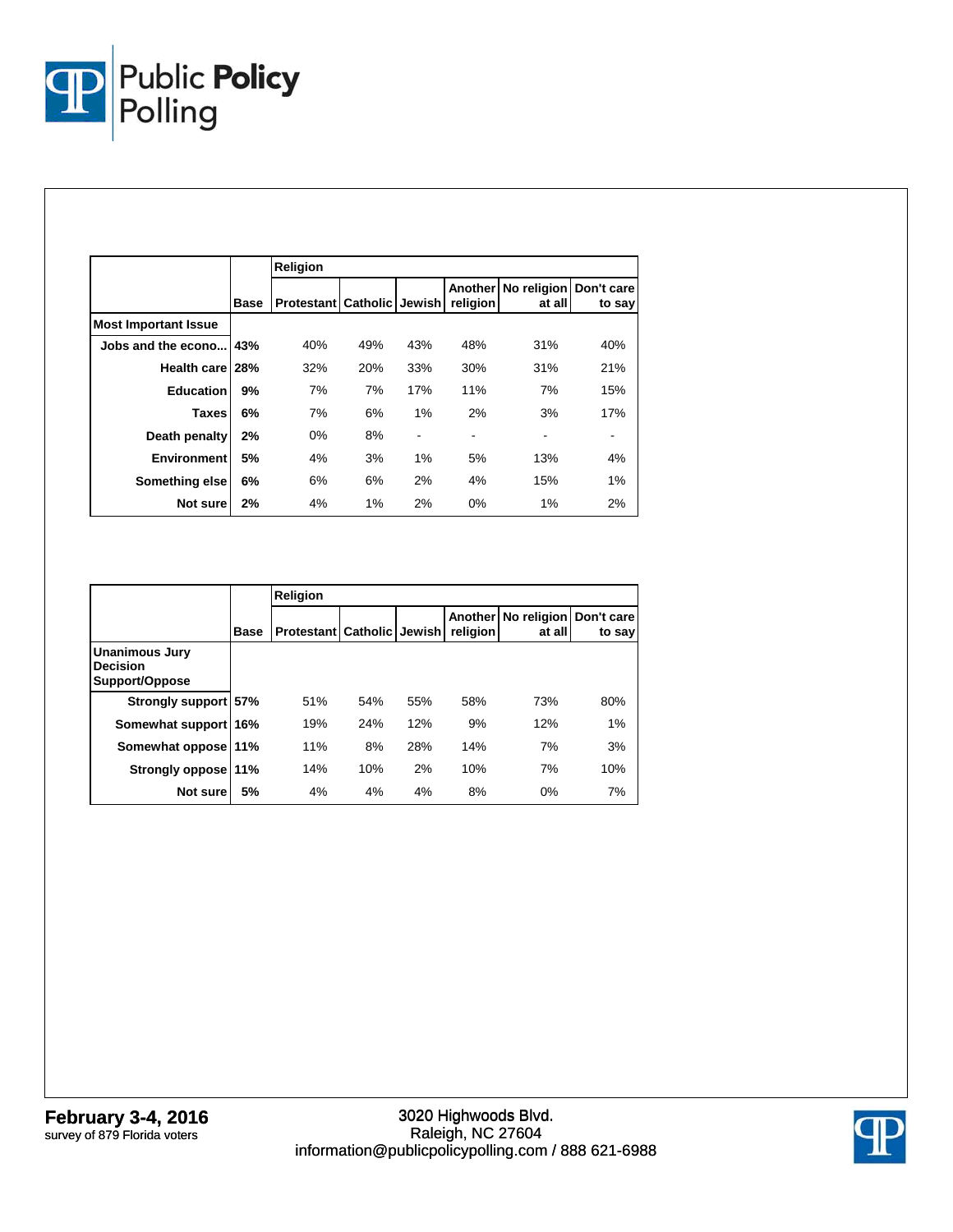

|                                                                                                                                        |      | Religion                                |     |     |                            |                                  |        |
|----------------------------------------------------------------------------------------------------------------------------------------|------|-----------------------------------------|-----|-----|----------------------------|----------------------------------|--------|
|                                                                                                                                        | Base | <b>Protestant   Catholic   Jewish  </b> |     |     | <b>Another</b><br>religion | No religion Don't care<br>at all | to say |
| <b>Preferred Punishment</b><br>for Murder                                                                                              |      |                                         |     |     |                            |                                  |        |
| Life in prison with no 15%<br>possibility of parole                                                                                    |      | 14%                                     | 15% | 25% | 13%                        | 11%                              | 25%    |
| Life in prison with no 38%<br>possibility of parole<br>and a requirement to<br>work in prison and<br>pay restitution to the<br>victims |      | 38%                                     | 44% | 36% | 34%                        | 43%                              | 26%    |
| Life in prison with a<br>possibility of parole<br>after at least 40 years                                                              | 9%   | 6%                                      | 4%  | 7%  | 13%                        | 17%                              | 19%    |
| Death penalty 35%                                                                                                                      |      | 39%                                     | 35% | 31% | 32%                        | 25%                              | 29%    |
| Not sure                                                                                                                               | 3%   | 3%                                      | 2%  | 1%  | 8%                         | 4%                               | 1%     |

|                                                                            |             | <b>Religion</b>                         |     |     |                            |                                  |        |  |  |
|----------------------------------------------------------------------------|-------------|-----------------------------------------|-----|-----|----------------------------|----------------------------------|--------|--|--|
|                                                                            | <b>Base</b> | <b>Protestant   Catholic   Jewish  </b> |     |     | <b>Another</b><br>religion | No religion Don't care<br>at all | to say |  |  |
| <b>Likelihood Support</b><br><b>Candidate Disagree</b><br>on Death Penalty |             |                                         |     |     |                            |                                  |        |  |  |
| Very likely 38%                                                            |             | 42%                                     | 34% | 41% | 33%                        | 44%                              | 26%    |  |  |
| Somewhat likely                                                            | 38%         | 34%                                     | 35% | 47% | 40%                        | 46%                              | 49%    |  |  |
| Somewhat unlikely                                                          | 10%         | 11%                                     | 11% | 4%  | 6%                         | 4%                               | 16%    |  |  |
| Very unlikely                                                              | 7%          | 7%                                      | 12% | 4%  | 8%                         | 4%                               | 2%     |  |  |
| Not sure                                                                   | 8%          | 6%                                      | 8%  | 3%  | 14%                        | 1%                               | 7%     |  |  |

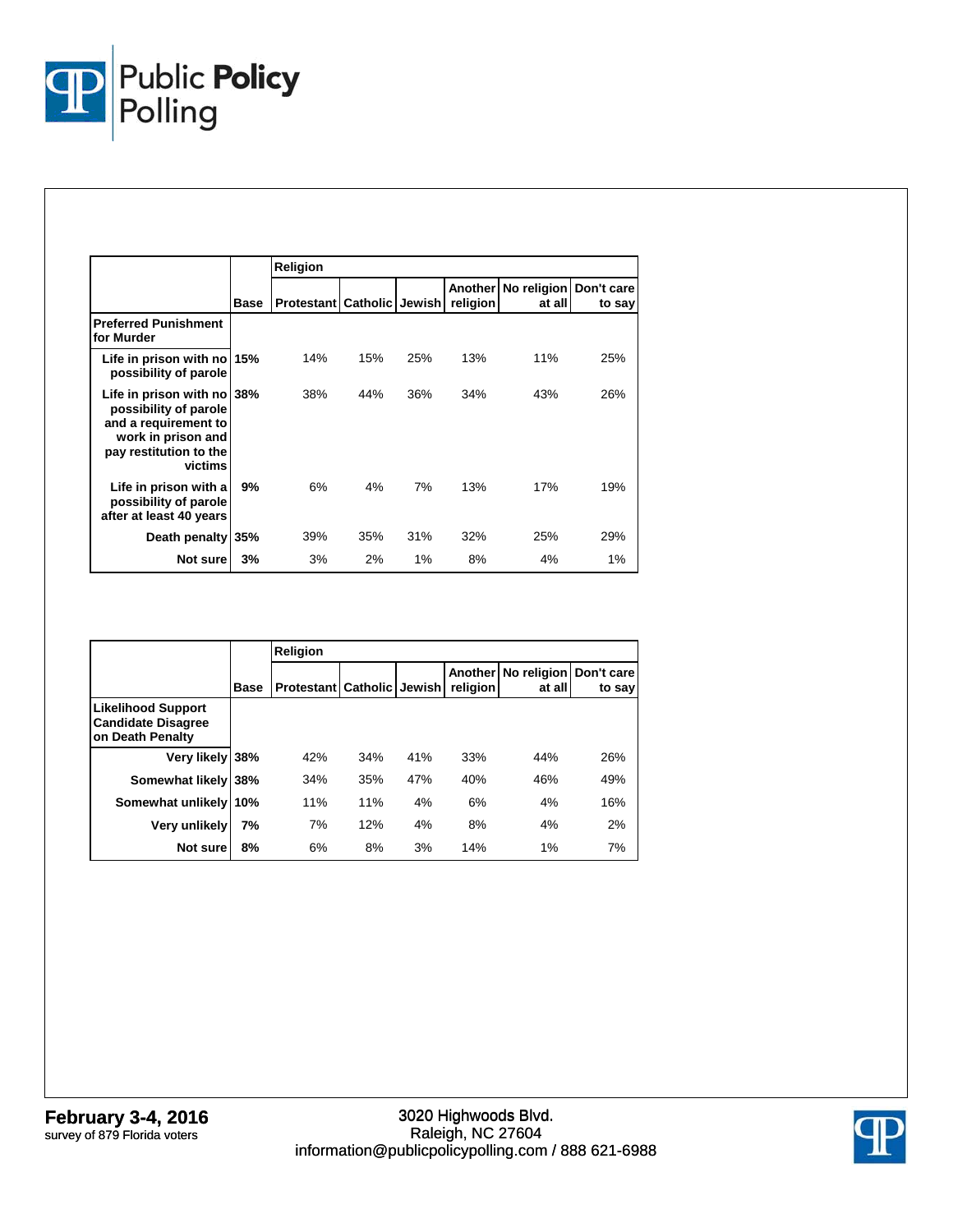

|                             |      | Region |                                              |              |
|-----------------------------|------|--------|----------------------------------------------|--------------|
|                             | Base |        | South Central<br>Florida   Florida   Florida | <b>North</b> |
| <b>Most Important Issue</b> |      |        |                                              |              |
| Jobs and the econo 43%      |      | 45%    | 42%                                          | 42%          |
| Health care 28%             |      | 27%    | 29%                                          | 29%          |
| <b>Education</b>            | 9%   | 8%     | 10%                                          | 6%           |
| <b>Taxes</b>                | 6%   | 5%     | 5%                                           | 7%           |
| Death penalty               | 2%   | 5%     | $0\%$                                        | $1\%$        |
| <b>Environment</b>          | 5%   | 3%     | 5%                                           | 5%           |
| Something else              | 6%   | 3%     | 7%                                           | 9%           |
| Not sure                    | 2%   | 4%     | 2%                                           | 1%           |

|                                                     |             | Region |                                                     |              |
|-----------------------------------------------------|-------------|--------|-----------------------------------------------------|--------------|
|                                                     | <b>Base</b> |        | South Central<br><b>Florida   Florida   Florida</b> | <b>North</b> |
| Unanimous Jury<br><b>Decision</b><br>Support/Oppose |             |        |                                                     |              |
| Strongly support 57%                                |             | 63%    | 51%                                                 | 62%          |
| Somewhat support                                    | 16%         | 17%    | 16%                                                 | 15%          |
| Somewhat oppose                                     | 11%         | 9%     | 14%                                                 | 10%          |
| <b>Strongly oppose</b>                              | 11%         | 7%     | 14%                                                 | 9%           |
| Not sure                                            | .5%         | 5%     | 5%                                                  | 5%           |